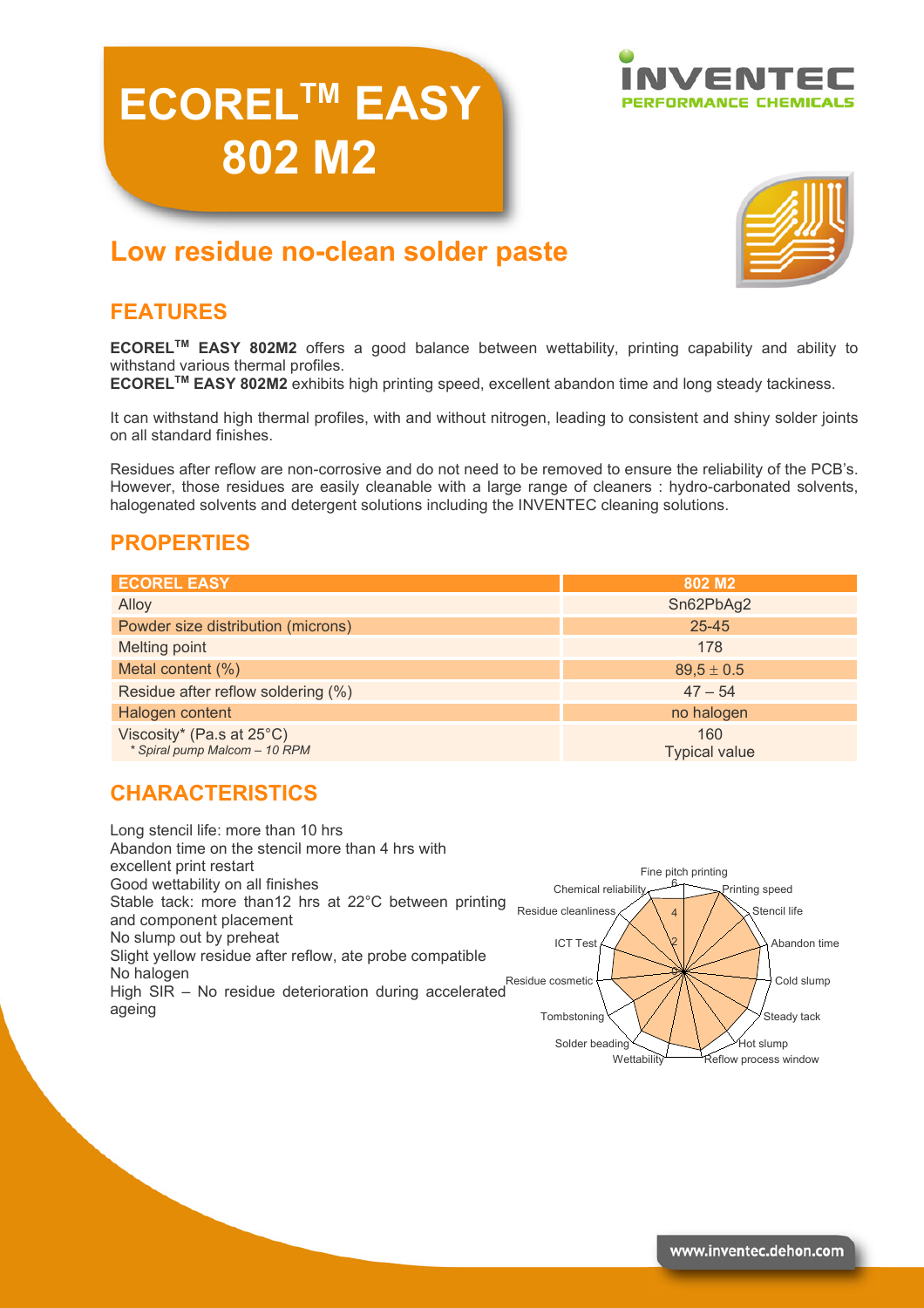| <b>FUNCTIONAL TESTS</b>                   | <b>Results</b> | <b>Procedures</b>                 |
|-------------------------------------------|----------------|-----------------------------------|
| <b>Flux classification</b>                | $L_{0}$<br>113 | ANSI/J-STD-004<br><b>ISO 9454</b> |
| Solderballing test                        | class 1        | ANSI/J-STD-004                    |
| Copper mirror                             | pass           | ANSI/J-STD-004                    |
| Copper corrosion                          | pass           | ANSI/J-STD-004                    |
| S.I.R. Ohms<br>After 21 days              | pass           |                                   |
| 85°C - 85 % RH - 50 Volts<br>End of cycle | $> 10^9$       | ANSI/J-STD-004                    |
| $20^{\circ}$ C – 65 $^{\circ}$ C RH       | $> 10^{10}$    |                                   |

#### **PACKAGING**

| Jar                     | $250$ g or 500 g |
|-------------------------|------------------|
| Cartridge               | 700 g or 1400 g  |
| <b>PROFLOW</b> cassette | 800q             |

## **STORAGE & SHELF LIFE**

To ensure the best product performance, the recommended storage temperature range is 0°C to 10°C. A shelf life of 12 months is achieved under these conditions. For cartridges and cassettes, shelf life is 9 months.

For an optimal preservation, store cartridges in vertical position, tip downwards.

## **PROCESS PARAMETERS**

#### **Solder paste preparation**

Before printing, it is essential to properly mix the solder paste, either manually with a spatula, or by doing several preliminary prints on the stencil.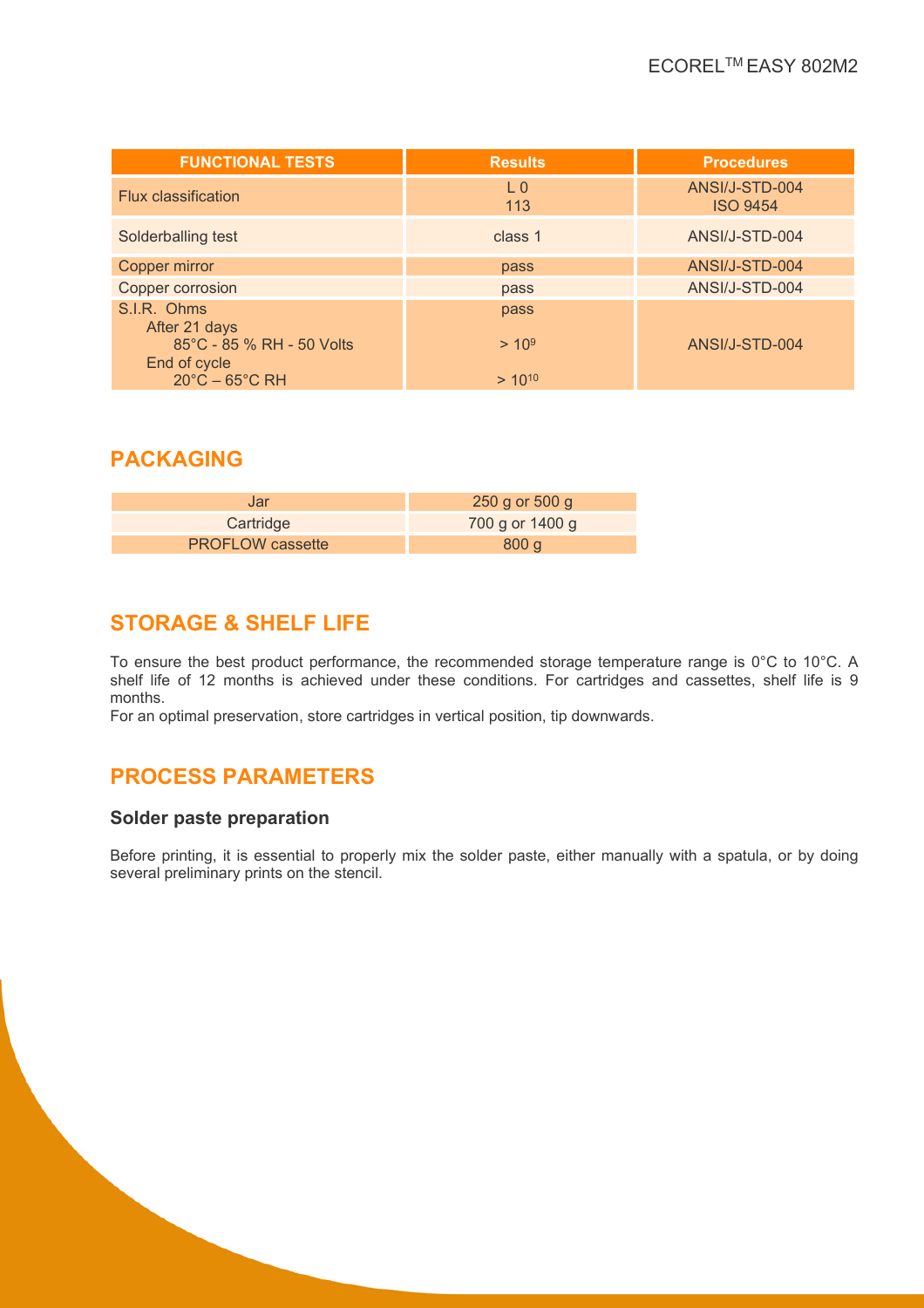#### **Printing guideline**

Apply on the stencil solder paste to form a roll of 1 to 2 cm of diameter all along the squeegee (about 100g of paste per 10 cm squeegee length). This way, the solder paste will roll easily under the squeegees to offer excellent printing quality.

| Printing speed | 20 to 150 mm/sec.         |
|----------------|---------------------------|
| Minimum pitch  | $0.3 \text{ mm}$          |
| Pressure       | depends on printing speed |

Examples of printing speed according to the pressure:

| Squeegee length | <b>Printing Speed</b> | <b>Pressure</b> |
|-----------------|-----------------------|-----------------|
| 250             | 50 mm/sec             | 4 kg            |
| 250             | 100 mm/sec            | 9 <sub>kg</sub> |
| 400             | 50 mm/sec             | 6 kg            |
| 400             | 100 mm/sec            | 11 kg           |

#### **Reflow guideline**

The graph beside indicates, the optimal thermal profile zone according to PCB and component thermal mass.

A linear preheating ramp rate is preferable to a too long soak, in order to avoid solderbeading and to get a shiny joint with a uniform residue distribution.

Nitrogen atmosphere improves wettability inside a larger reflow process window.